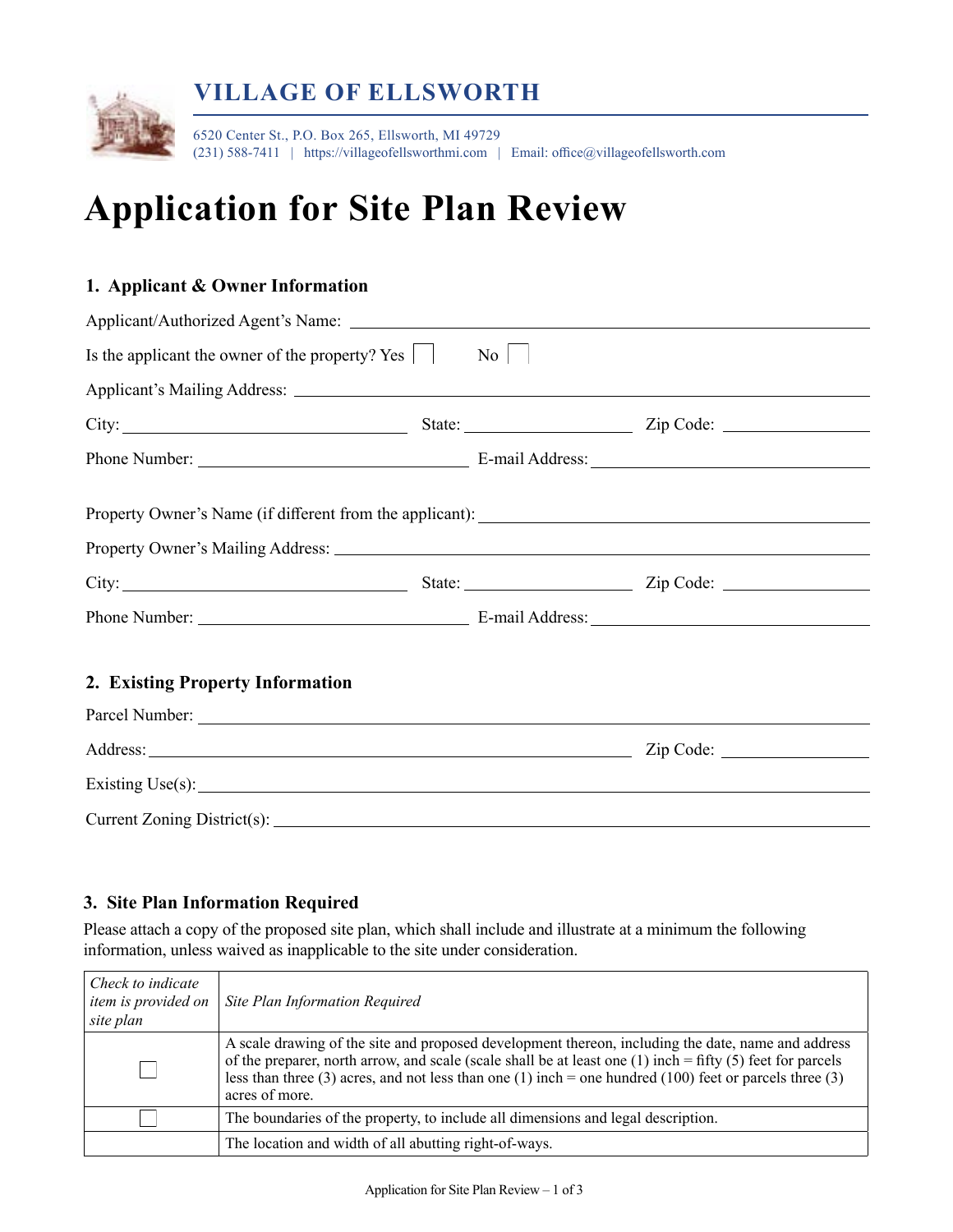| Check to indicate<br>item is provided on<br>site plan | Site Plan Information Required (Continued)                                                                                                                                                                                                                                                      |
|-------------------------------------------------------|-------------------------------------------------------------------------------------------------------------------------------------------------------------------------------------------------------------------------------------------------------------------------------------------------|
|                                                       | The location and width of all abutting right-of-ways.                                                                                                                                                                                                                                           |
|                                                       | The existing zoning district in which the site is located and the zoning of adjacent parcels. In the case<br>of a request for a zoning change, the classification of the proposed new district must be shown.                                                                                   |
|                                                       | The location of all existing and proposed structures and uses on the site, including proposed drives,<br>walkways, signs, exterior lighting, parking (showing the dimensions of a typical parking area) loading<br>and unloading areas, common use areas and recreational areas and facilities. |
|                                                       | The location and identification of all existing structures within a two hundred (200) foot radius of the<br>site.                                                                                                                                                                               |
|                                                       | The location and description of the environmental characteristics of the site prior to development such<br>a topography, soils, vegetative cover, mature specimen trees, drainage, streams, wetlands, shorelands<br>or any other unusual environmental features.                                |
|                                                       | Natural features that will be retained, removed, and/or modifiied including vegetation, hillsides,<br>drainage, streams, wetlands, shorelands, and wildlife habitat.                                                                                                                            |
|                                                       | A landscaping plan with all the existing and propoed landscaping, walls and/or fences.                                                                                                                                                                                                          |
|                                                       | A grading plan showing the topography of the existing and finished site shown by contours or spot<br>elevations. Where the existing slope on any part of the site is ten precent $(10\%)$ or greater, contours<br>shall be shown at height intervals or two (2) feet or less.                   |
|                                                       | A stormwater management plan showing all existing above and below grade drainage facilities, and<br>proposed plans incorporating low impact development water quality technologies and other best<br>management practices.                                                                      |
|                                                       | Location, type and size of all above and below grade utilities.                                                                                                                                                                                                                                 |
|                                                       | Type, direction, and intensity of outside lighting shown on a photometric plan in compliance with<br>exterior lighting standards.                                                                                                                                                               |
|                                                       | Location of any cross access management easements, if required.                                                                                                                                                                                                                                 |
|                                                       | Location of pedestrian and non-motorized facilities, if required.                                                                                                                                                                                                                               |
|                                                       | Plans to control soil erosion and sedimentation, including during construction.                                                                                                                                                                                                                 |
|                                                       | The number of units proposed, by type, including a typical floor plan for each unit, dimensions, and<br>area in square feet.                                                                                                                                                                    |
|                                                       | Elevations for all building facades.                                                                                                                                                                                                                                                            |
|                                                       | Phasing of the project, including ultimate development proposals.                                                                                                                                                                                                                               |
|                                                       | The name and address of the property owner.                                                                                                                                                                                                                                                     |
|                                                       | Name(s) and address(es) or person(s) responsible for preparation of site plan drawings and supporting<br>documentation.                                                                                                                                                                         |
|                                                       | Sealed/stamped drawings from a licensed architect, engineer, or landscaped architect.                                                                                                                                                                                                           |

All site plan drawings shall be submitted on sheet twnty-four (24) inches by thirty six (36) inches and in digital PDF format.

All required materials shall be presented to the Zoning Administrator's office by the petitioner or property owner or their designed agent at least ten (10) days prior to the Planning Commission meeting were the site plan will be considered. The Zoning Administrator shall cause the submitted application to be placed on the agenda of the next regular Planning Commission meeting.